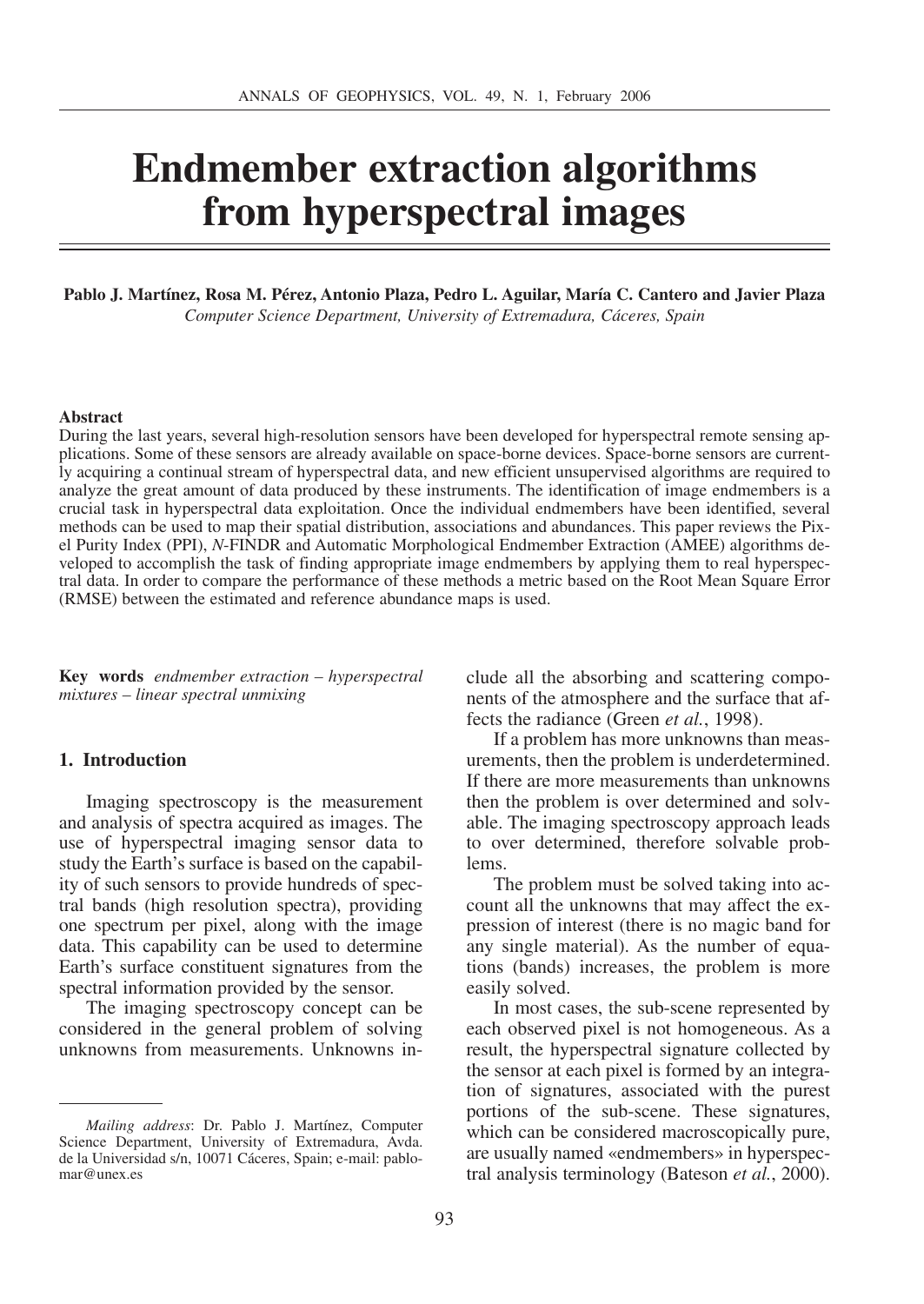In this paper, we review some endmember extraction techniques and use a novel approach to compare the accuracy of these methods.

The rest of the paper is structured as follows: Section 2 provides a description of the concepts of endmember and fully constrained linear spectral unmixing. Section 3 discusses the Pixel Purity Index (PPI), *N*-FINDR and Automatic Morphological Endmember Extraction (AMEE) techniques. Section 4 describes the result achieved after applying the proposed algorithms to a real mineral mapping application, and establishes a comparison between them, using real data collected by the NASA Jet Propulsion Laboratory's Airborne Visible InfraRed Imaging Spectrometer «AVIRIS». Finally, Section 5 includes some concluding statements and comments on plausible future research.

#### **2. Endmembers in hyperspectral images**

In order to understand the endmember concept, we will analyze the spectrum composition model, considering that a spectrum is an *N*-dimensional vector.

The radiation source *F* is characterized by a spectral radiance  $f(\lambda)$ ; this radiation will cross a medium (atmosphere), until it reacts with a sample *i*; this medium will be characterized by a transmittance,  $g(\lambda)$  in such a way that the radiation that reaches the sample will be  $f(\lambda)g(\lambda)$ .

The interaction with the sample will be directed by its spectral reflectance  $\rho(\lambda)$ ; the radi-

ation emerging the sample will be, therefore,  $f(\lambda)g(\lambda)\rho(\lambda)$  and it will have to suffer a new interaction with the propagation medium, in such a way that the incident radiation over the sensor will be  $f(\lambda)g(\lambda)\rho(\lambda)g'(\lambda)$ , agreeing with spectrometer transfer function  $h(\lambda)$ , the measurement result, will be

$$
\mathbf{x}(\lambda) = \mathbf{f}(\lambda) \mathbf{g}(\lambda) \mathbf{\rho}(\lambda) \mathbf{g}'(\lambda) \mathbf{h}(\lambda). \quad (2.1)
$$

The endmember hyperspectral signature  $\rho_i$ , is a reflectance vector obtained from a measurement of a *i* pure canopy sample *x<sup>i</sup>* obtained in the same conditions as the hyperspectral image (detector *h*, source *f* and atmospheric conditions *g* and *g*<sup> $\prime$ </sup>)

$$
\rho_i(\lambda) = [\rho_{i,1}, \rho_{i,2}, ..., \rho_{i,N}]^T. \qquad (2.2)
$$

Usually the *i* components present in a non-uniform sample do not participate in this process in the same proportion; if we call  $\rho_i(\lambda)$  to the *i* component reflectance spectrum and  $c_i$  to the abundance of *i* component in our sample, the measurement process will be like the one shown in fig. 1.

The composed reflectance spectrum  $\rho(\lambda)$ can be expressed as a linear combination of the endmember reflectance signatures  $\rho_i(\lambda)$  when each isolated source *i* stimulates the detector separately,  $i=1, ..., K$ , (where  $K$  is the number of endmembers). According to the related notation, the superposition principle can be generalized by

$$
\rho = Rc = \sum_{i=1}^{K} c_i \rho_i \qquad (2.3)
$$



**Fig. 1.** Spectrum composition.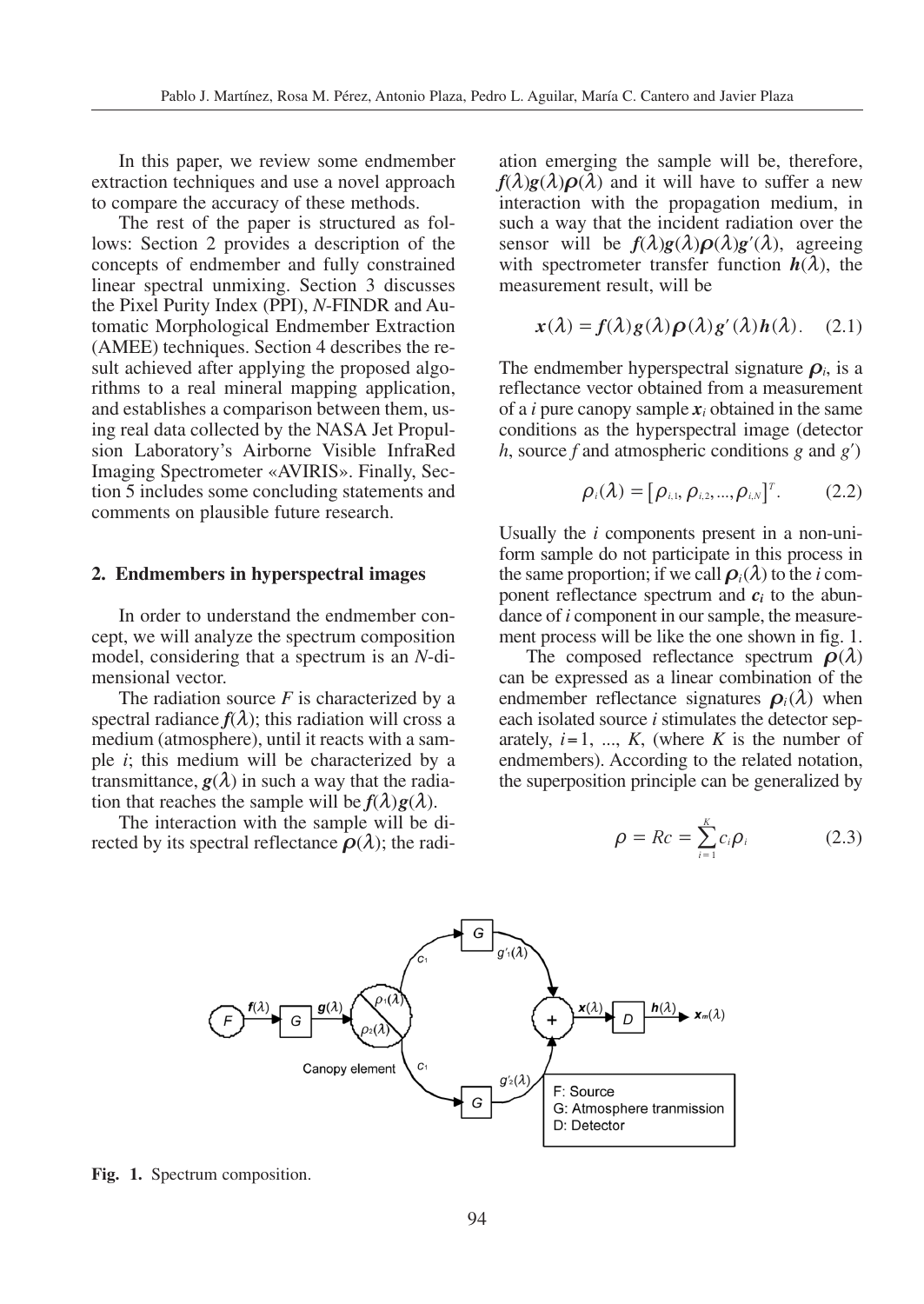

**Fig. 2.** Mixture model based on three endmembers.

where  $R = [\rho_1, \rho_2, ..., \rho_k]$  and  $c = [c_1, c_2, ..., c_k]^T$ . For instance, a simple mixture model based on three endmembers has the geometrical interpretation of a triangle whose vertices are the endmembers. Cover fractions are determined by the position of spectra within the triangle, and they can be considered relative coordinates in a new reference system given by the endmembers, as shown in fig. 2.

Although the development of effective devices with new and improved technical capabilities stands out, the evolution in the design of algorithms for data processing is not as positive. Many of the techniques currently underway for hyperspectral data analysis and endmember extraction have their origins in classic spectroscopy, and thus focus exclusively on the spectral nature of the data (Plaza *et al*., 2002). Available analysis procedures do not usually take into account information related to the spatial context, which can be useful to improve the obtained classification (Madhok and Langreb, 1999).

#### 2.1. *Full constraint linear spectral unmixing*

The objective of Linear Spectral Unmixing (LSU) is to obtain the fractions of components in the mixture. Unmixing analysis generally begins with a few basic endmembers or components. Endmembers such as green vegetation, soil, non-photosynthetic vegetation, and shade are often used. The spectra of these endmembers may come from laboratory measurements, field measurements or from the imaging spectrometer data set itself.

Each spectrum is then atmospherically corrected and the imaging spectrometer data set is then decomposed into the fractions of the endmembers that best replicate the measured spectrum. The output of LSU analysis is a series of endmember fraction images. These images report the derived distribution of the endmembers over the image.

Two constraints that are often considered on this analysis are: that the fractions must sum to 1.0 and negative fractions are not allowed (FCLSU) (Green *et al*., 1998).

## **3. Background on endmember extraction techniques**

A number of algorithms based on the notion of spectral mixture modeling have been proposed to accomplish the complex task of finding appropriate endmembers for spectral unmixing in multi/hyperspectral data.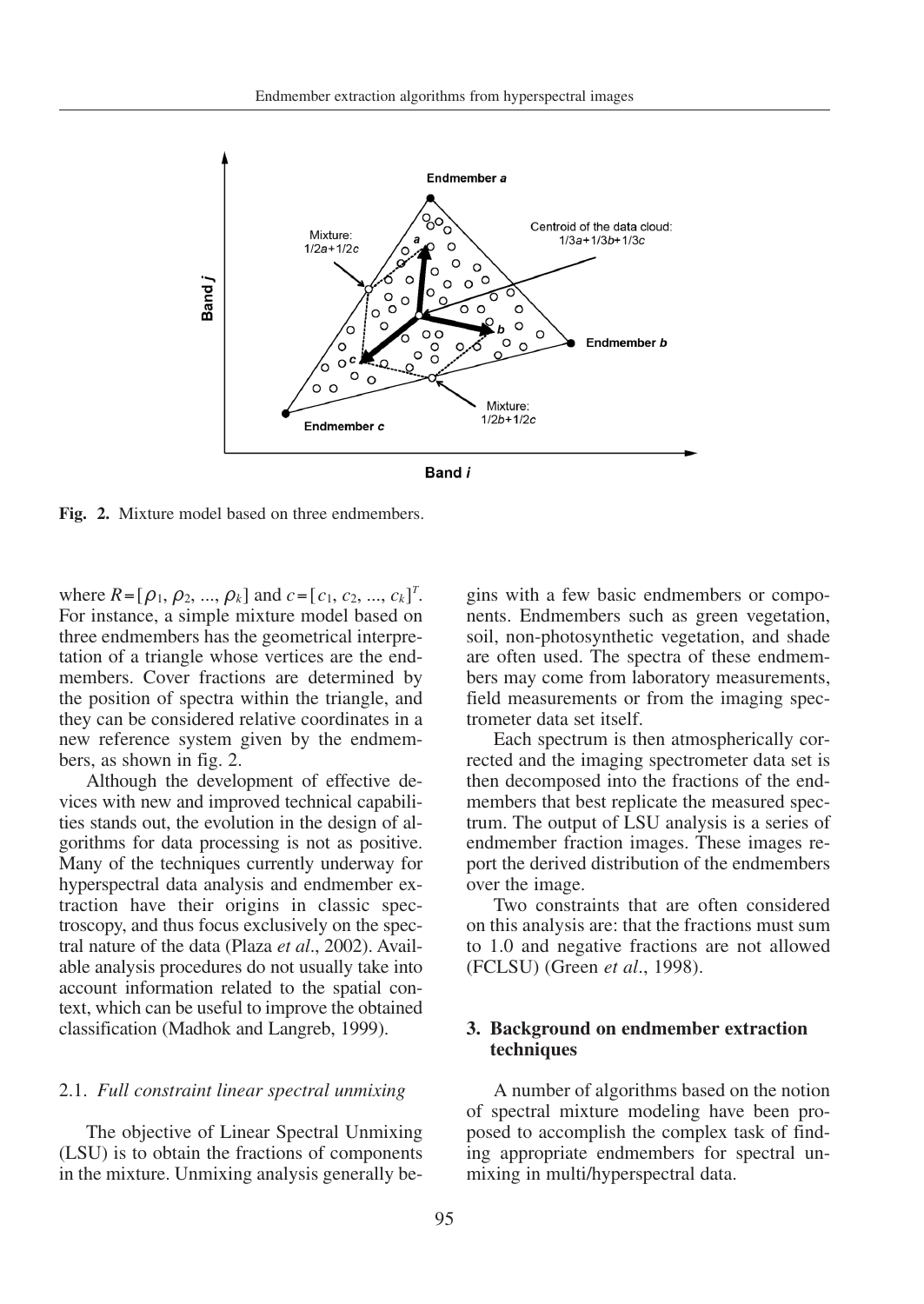## 3.1. *PPI*

One of the most successful approaches has been the Pixel Purity Index or PPI (Boardman *et al*., 1995), which is based on the geometry of convex sets (Ifarraguerri and Chang, 1999). PPI considers spectral pixels as vectors in a *N*-dimensional space.

A dimensionality reduction is first applied to the original data cube by using the Minimum Noise Fraction. The algorithm proceeds by generating a large number of random *N*-dimensional vectors, also called «skewers» (Theiler *et al*., 2000), through the dataset. Every data point is projected onto each skewer, along which position it is pointed out. The data points which correspond to extreme values in the direction of a skewer are identified and placed on a list. As more skewers are generated, the list grows, and the number of times a given pixel is placed on this list is also tallied.

The pixels with the highest tallies are considered the purest ones, since a pixel count provides a «pixel purity index». It is important to emphasize that the PPI algorithm does not identify a final list of endmembers. PPI was conceived not as a solution, but as a guide; in fact, the author proposed comparing the pure pixels with target spectra from a library and successively projecting the data to lower dimensional spaces while endmembers were identified. There are several interactive software tools oriented to perform this task, but the supervised nature of such tools leads to the fact that the analysis of a scene usually requires the intervention of a highly trained analyst. Then, interactive solutions may not be effective in situations where large scenes must be analyzed quickly as a matter of routine. In addition, randomness in the selection of skewers has been identified by some authors as a shortcoming of the algorithm.

The original implementation of PPI proposes the use of unitary vectors as skewers in random directions of the *N*-dimensional space. This implementation may be improved by a careful selection of existing vectors to skew the dataset. Intelligent selection of skewers may result in a more efficient behavior of the algorithm. Some tools based on variations of PPI concepts have been proposed (Theiler *et al*., 2000).

## 3.2. N*-FINDR*

The *N*-FINDR method (Winter, 1999) is an automated approach that finds the set of pixels which define the simplex with the maximum volume, potentially inscribed within the dataset. First, a dimensionality reduction of the original image is accomplished by MNF. Next, randomly selected pixels qualify as endmembers, and a trial volume is calculated. In order to refine the initial volume estimation, a trial volume is calculated for every pixel in each endmember position by replacing that endmember and recalculating the volume. If the replacement results in a volume increase, the pixel replaces the endmember. This procedure, which does not require any input parameters, is repeated until there are no replacements of endmembers left. It should be noted that both PPI and *N*-FINDR rely on spectral properties of the data alone, neglecting the information related to the spatial arrangement of pixels in the scene.

The *N*-FINDR method is sensitive to the random selection of an initial set of endmembers. If the initial estimation is appropriate, the algorithm will not require to do many iterations until it reaches the optimum solution. On the contrary, an erroneous initial estimation may lead to a high computational complexity of the algorithm.

On the other hand, the algorithm recalculates the volume of the simplex every time a new pixel is incorporated to the endmember set. This property makes the algorithm quite sensitive to noise.

#### 3.3. *AMEE*

Mathematical morphology is the science of shape and structure, based on set-theoretical, topological and geometrical concepts (Serra, 1982, 1993). Morphology was originally defined for binary images and has been extended to the grayscale (Sternberg, 2000) and color (Lambert and Chanussot, 2000) image cases, but it has seldom been used to process multi/hyperspectral imagery.

We propose a new application of mathematical morphology focused on the automated extraction of endmembers from multi-dimension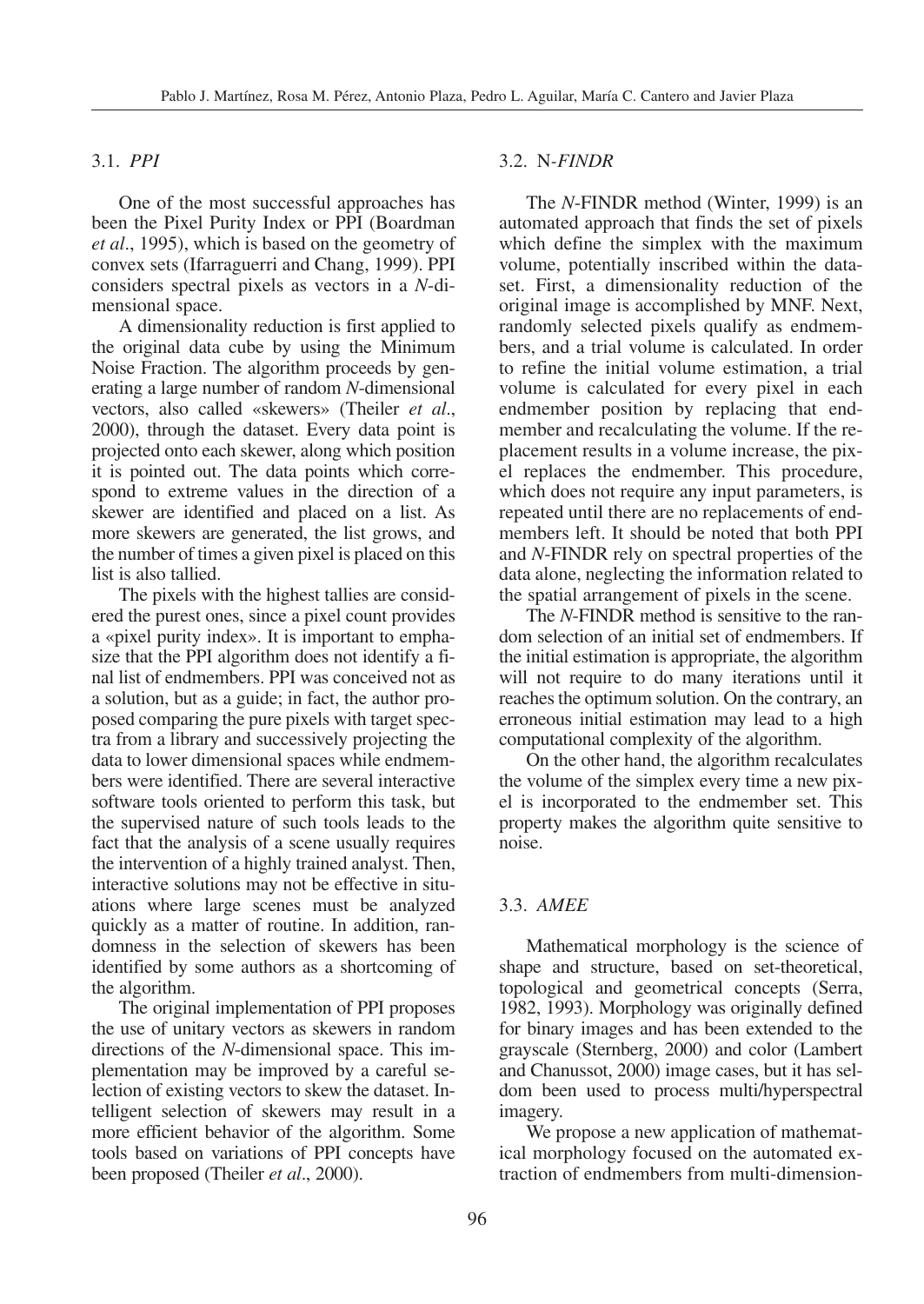al data. This application is fully described in (Plaza *et al*., 2002). In addition, we list key advantages in the use of morphology to perform this task:

– A first major point is that the extraction of endmembers is basically a non-linear task.

– Furthermore, morphology allows the introduction of a local-to-global approach in the search of endmembers by using spatial kernels (structure elements in the morphology jargon). These items define local neighbourhoods around each pixel. This type of processing can be applied to the search of convexities or extremities within a data cloud of spectral points and to the use of the spatial correlation between the data.

– As a final main step, morphological operations are implemented by replacing a pixel with a neighbor that satisfies a certain condition. In binary/grayscale morphology, the condition is usually related to the digital value of the pixel, and the two basic morphological operations (dilation and erosion) are respectively based on the replacement of a pixel by the neighbor with the maximum and minimum value. Since an endmember is defined as a spectrally pure pixel that describes several mixed pixels in the scene, extended morphological operations can obviously contribute to the location of suitable pixels that replace others in the scene, according to some desired particularity of the pixel, for example, its spectral purity.

Therefore, we propose a mathematical framework to extend mathematical morphology to the multi-dimensional domain, which results in the definition of a set of spatial/spectral operations that can be used to extract reference spectral signatures.

The dilation and erosion operations have been extended to the grayscale image case (Sternberg, 2000). In grayscale morphology, images are handled as continuous valued sets. Let  $f(x, y)$  be a gray level function representing an image, and *K* another set which comprises a finite number of pixels. This set is usually referred to as a kernel or structuring element in morphology terminology. Erosion and dilation of image  $f(x, y)$  by structuring element *K* are respectively written as

$$
(f \otimes k)(x, y) = \min_{(s,t) \in k} \{ f(x+s, y+t) - k(s,t) \}
$$

$$
(f \otimes k)(x, y) = \max_{(s,t) \in k} \{ f(x - s, y - t) + k(s, t) \}
$$
\n(3.1)

where  $k(s, t)$  denotes the weight associated to the different elements of the kernel. The main computational task in dealing with grayscale morphological operations is the query for local maxima or minima in a local search area around each image pixel. This area is determined by the size and shape of structuring element *K*.

If a dilation operation using *K* is applied over a grayscale image, then the local effect of the operation is the selection of the brightest pixel in a  $3 \times 3$ -pixel search area around the target pixel. The constraints imposed on the kernel definition cause all pixels lying within the kernel to be handled equally, *i.e.* no weight is associated with the pixels according to their position along the kernel, and the pixel with maximum digital value is selected. The previous operation is repeated with all the pixels of the image, leading to a new image (with the same dimensions as the original) where lighter zones are developed concerning the size and shape of the structuring element. In contrast, grayscale erosion has the global effect of shrinking the lighter zones of the image.

## 3.3.1. Extending mathematical morphology to multi-spectral images

In grayscale morphology, the calculation of maximum and minimum gray values relies on the definition of a simple ordering relation given by the digital value of pixels. In the case of multi-spectral datasets, this natural assumption is not straightforward, since there is no natural means for the total ordering of multivariate pixels. Hence, the greatest challenge in the task of extending morphology operations to multispectral images is the definition of a vector ordering relation related to pixel purity that allows us to determine the maximum and minimum elements in any family of *N*-dimensional vectors (Plaza *et al*., 2002).

We have checked one possibility that relies on the calculation of the distance between every spectral point in the kernel and the center of the kernel data cloud. Then, a local eccentricity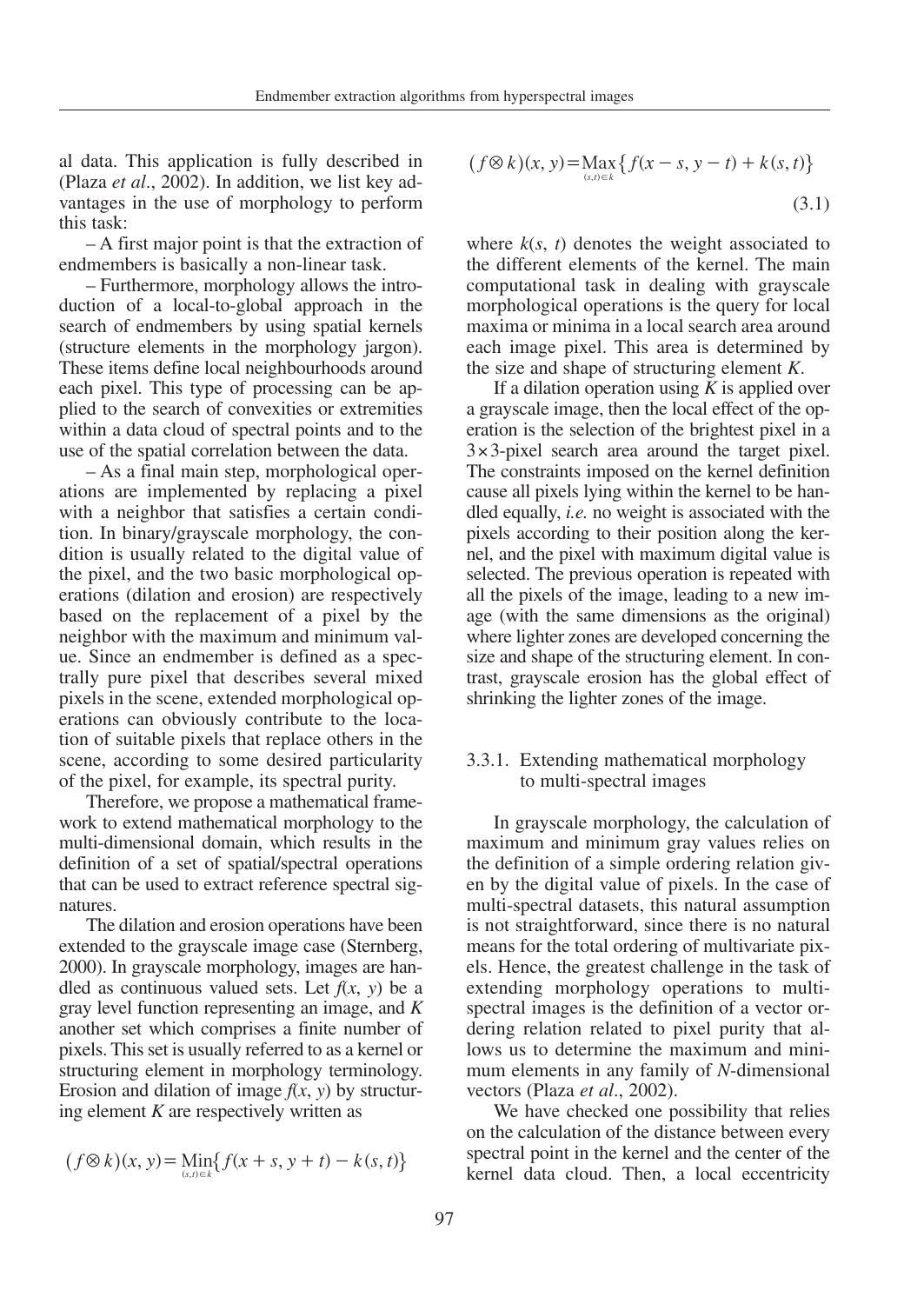

**Fig. 3a,b.** a) Maximum and b) minimum in data cloud.

measure for a particular *N*-dimensional point of the kernel  $f(x, y)$  can be obtained by calculating the distance dist $(f, C)$  in relation to the center  $C$ (dist is a point-wise linear distance function – spectral angle). Distance  $D'$ =dist( $f$ ,  $C$ ) defines a partial ordering relation in the data cloud that allows the identification of the maximum as that element which is most «eccentric» or distant from the center (fig. 3a), while the minimum is the closest element to the center (fig. 3b).

The result of applying an erosion/dilation operation to a multi-spectral dataset is a new data cube, with exactly the same dimensions as the original, where each pixel has been replaced by the maximum/minimum of the kernel neighborhood considered.

In order to account for the «eccentricity» of the maximum pixel, we propose the combination of the output provided by dilation and erosion operations. While dilation selects the purest pixel (the maximum is the more extremely placed pixel in the data cloud), erosion selects the most highly mixed pixel (the minimum is the pixel that is more exactly placed in the center of the data cloud) in a certain spatial neighborhood. The distance between the maximum and the minimum (a widely used operation in classic mathematical morp÷hology) provides an eccentricity value for the selected pixel that allows an evaluation of the quality of the pixel in terms of its spectral purity. In order to incorporate this idea, a new quality measure must be introduced. We define the Morphological Eccentricity Index (MEI) as the distance between the maximum element (obtained by a dilation) and minimum element (obtained by an erosion) in the kernel.

#### 3.3.2. Algorithm description

The Automated Morphological Endmember Extraction (AMEE) method (Plaza *et al*., 2002) is described as follows: the input to the method is the full data cube, with no previous dimensionality reduction or pre-processing.

Parameter *L* refers to the number of iterations that are performed by the algorithm. Parameters *S*min and *S*max denote the minimum and maximum kernel sizes that will be considered in the iterative process, respectively. These parameters are interrelated, as the number of iterations depends on the minimum and maximum kernel sizes under scrutiny.

Firstly, the minimum kernel size  $S_{\text{min}}$  is considered. The kernel is moved through all the pixels of the image. The spectrally purest pixel and the spectrally most highly mixed pixel are obtained at each kernel neighborhood by multispectral dilation and erosion operations. A Morphological Eccentricity Index (MEI) value is associated with the purest pixel by comparing the result of the dilation to the result of erosion. The previously described operation is repeated by using structuring elements of progressively increased size, and the algorithm performs as many iterations as needed until the maximum kernel size *S*max is achieved.

The associated MEI value of selected pixels at subsequent iterations is updated by means of newly obtained values, as a larger spatial context is considered, and a final MEI image is generated after *L* iterations.

Once the competitive endmember selection process is finished, endmember extraction is finally accomplished using a spatial-spectral seeded region growing procedure in which the MEI image is used as a reference. Here, a threshold parameter *T* is used to control the process (Plaza et *al.*, 2002).

# **4. Results**

In this section we intend to compare the quality of the endmembers extracted by the PPI, *N*-FINDR and AMEE algorithms when the ground truth information is available and expressed in a set of abundance values. In this ex-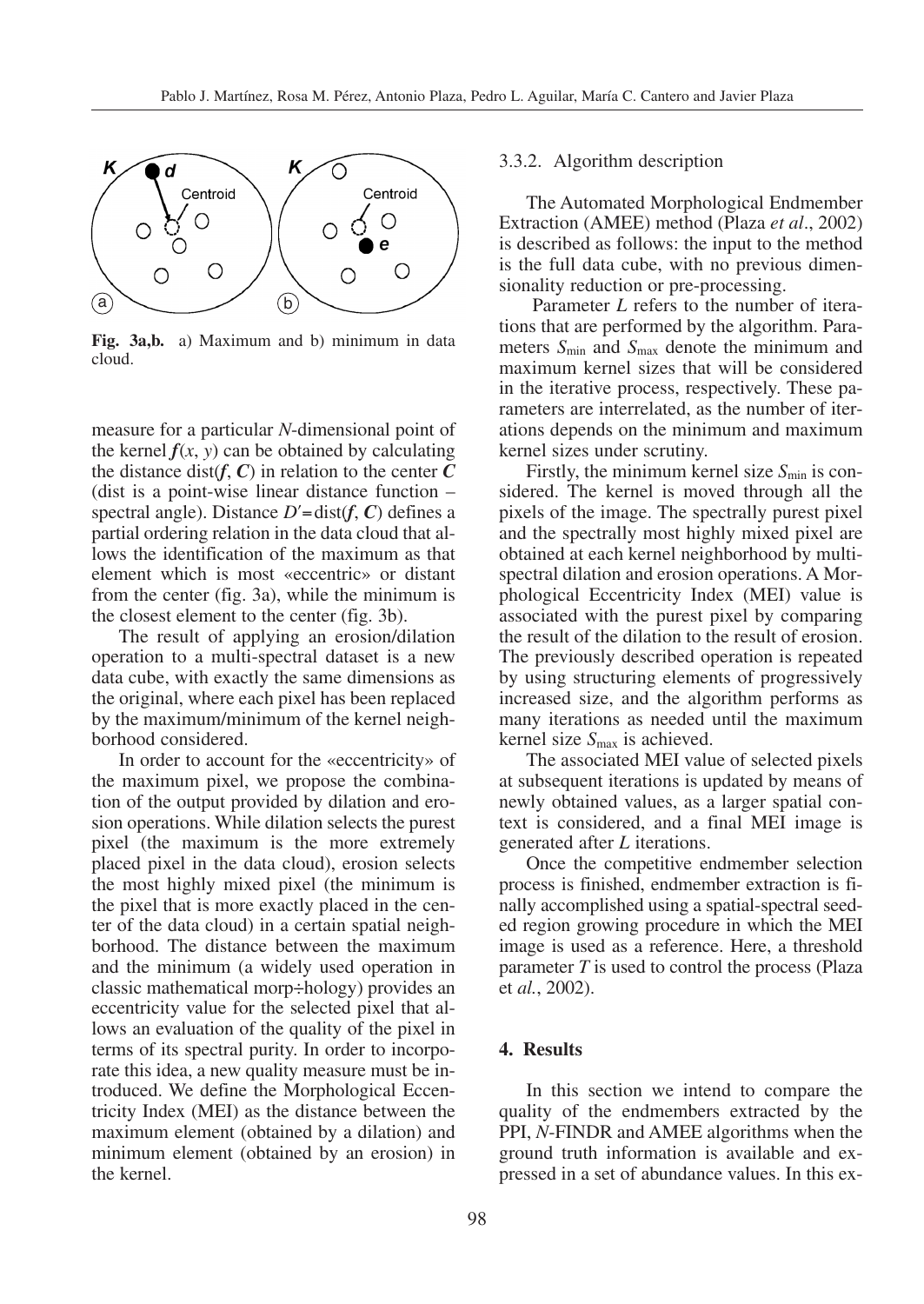

**Fig. 4.** Location of AVCUP95 image over an aerial photograph of Cuprite mining region, Nevada, U.S.A.

periment we consider that most of the image pixels are a mixture of endmembers, and some of them are pure pixels.

The methodology of comparison is based in the realization of the following steps:

1. The image endmembers are extracted using one of the proposed algorithms.

2. Then, the abundance of each one of the endmembers in the image is estimated, using a FCLSU procedure (Fully Constrained Linear Spectral Unmixing) (Heinz and Chang, 2000). As a result, an abundance map is obtained for each identified spectral signature.

3. The obtained abundance values are compared, on a pixel-by-pixel basis, with reference values estimated by USGS for the minerals in this area, using the RMSE error. It is important to emphasize that the reference abundances were obtained using USGS Tetracorder algorithm, which produces spectral similarity scores which are consideredin this study as approximated abundance scores. The considered reference maps are available from http://speclab.cr.usgs.gov/.

4. The tests described in this section have been carried out using the image AVCUP95, taken by AVIRIS, characterized for having ground truth information in the form of maps that contain the abundance of each mineral in each image pixel.

This image was acquired in 1995 by AVIRIS sensor over the mining region named Cuprite, in the state of Nevada, U.S.A. Figure 4 shows the placement of the image over an aerial photograph of the zone. The scene comprises some areas composed of minerals, as well as abundant bare soils and an interstate road that crosses the zone in a North to South direction.

The image AVCUP95 consists of  $400 \times$ ×350 pixels, each one of which contains 50 reflectance values in the range of 2 to 2.5  $\mu$ m. This range, placed in the SWIR-II region of the spectrum, is characterized by the manifestation of singularities that allow the discrimination of a wide range of calcareous minerals (Clark, 1999).

Each spectral value in the above mentioned range is equivalent to 10 times the percentage of the reflectance in a given wavelength. This values have been obtained as a result of the application of the ATREM atmospheric correction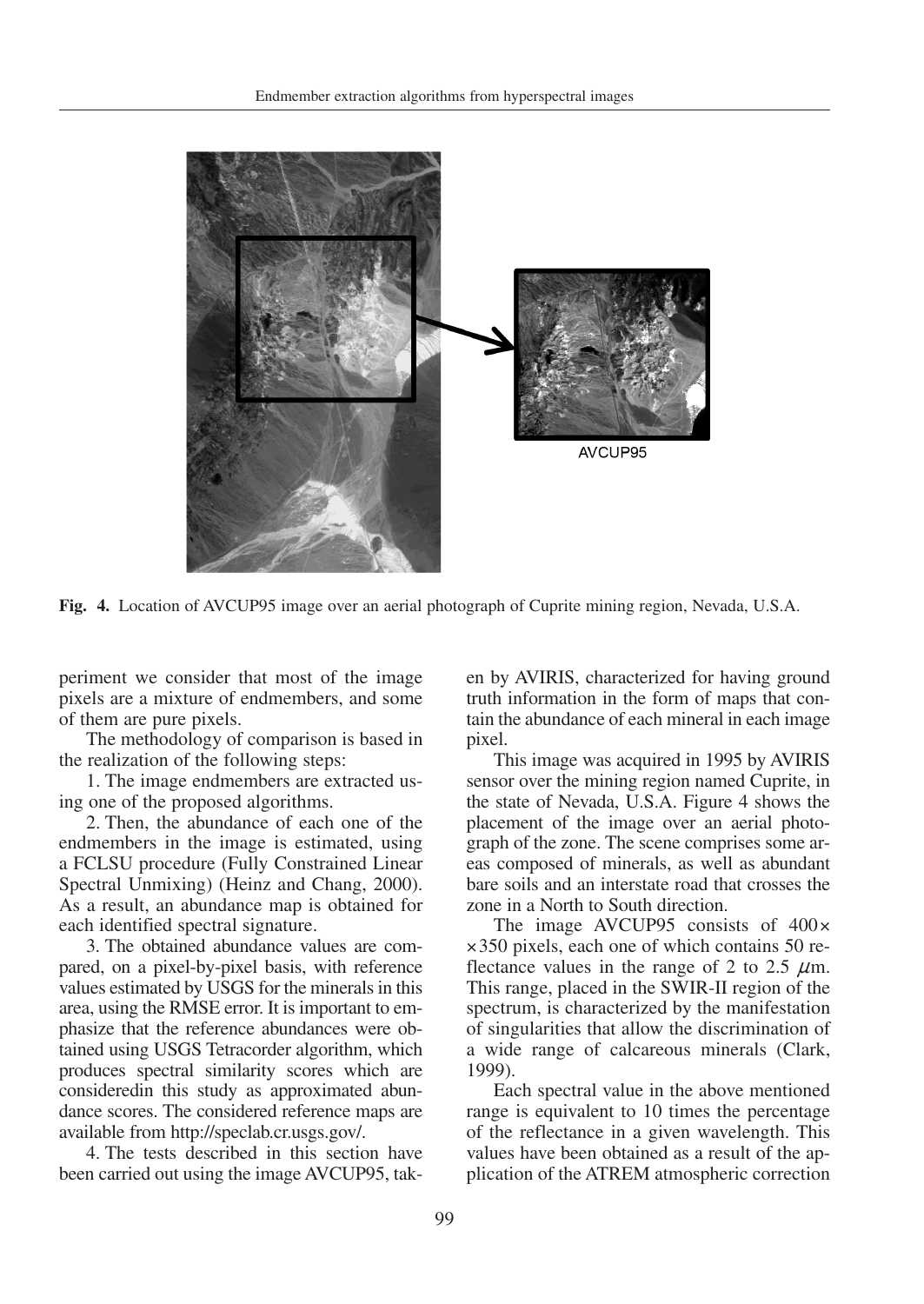| Mineral       | <b>AMEE</b> | $N$ -FINDR | PPI  |
|---------------|-------------|------------|------|
| Alunite       | 0.05        | 0.05       | 0.05 |
| Buddingtonite | 0.12        | 0.13       | 0.15 |
| Calcite       | 0.07        | 0.08       | 0.09 |
| Kaolinite     | 0.05        | 0.06       | 0.04 |

**Table I.** Global RMSE between the estimated abundances and the real ones for every mineral.

method (Gao *et al*., 1993), followed by a postprocessing with EFFORT method (Boardman, 1998) over the image in radiance units, originally captured by the sensor, suppressing the effects caused by the atmosphere *g* and the illumination source *f*.

The ground truth information for the image AVCUP95 has been published by the North American Institute of Geological Studies, or U.S. Geological Survey (USGS from now on). The availability of this information of ground truth, varied and with high quality, favoured AVCUP95 as the image used as a reference to test the performance of new algorithms.

When analysing this image, we centre our study in the most characteristic minerals of the region, that is, alunite, buddingtonite, calcite and kaolinite.

The results regarding the estimation of abundances of alunite mineral are very precise in the three tested methods. The results obtained in the first experiment revealed that the endmember extracted by PPI method for alunite mineral had less spectral similitude with regard to the ground truth than the endmembers extracted by *N*-FINDR and AMEE. However, this fact does not seem to affect the abundances estimation process significantly.

With the aim of establishing a quantitative evaluation of the qualitative results previously mentioned, table I shows the RMSE total errors obtained when comparing each of the estimated abundance maps with their corresponding ground truth map.

The results in table I reveal a very similar behaviour of the three methods, in global terms, for alunite mineral, with an error of 5% in each of the cases.

Concerning buddingtonite, the calculated error rises in the three cases, being always superior to 10%. This result confirms that there are certain errors in the determination of the spectral shape of the endmember, probably due to atmospheric effects.

Finally, the estimation of the abundance in the case of the calcite and kaolinite minerals is quite precise in all cases, the PPI algorithm being the one that offers the worst results for calcite mineral, with a global error of 9%, and *N*-FINDR offers the worst results for kaolinite mineral, with a global error of 6%.

The quantitative comparison in table I is useful to obtain a global vision of the precision of the considered methods when it deals with the estimation of abundances.

This study does not reflect the changes caused in the calculated error while the abundance of the component varies. A very interesting question to study in depth is the evaluation of the presented methods in analyzing the magnitude of the calculated error when the material abundance is small and when it is large.

## **5. Conclusions**

Spectral unmixing is only possible when the number of endmembers of the image is lower than the number of channels, so that the system of equations to be solved is over-dimensioned; as the system has a larger number of equations we will be able to determine more endmembers when the spectra have more channels.

The best endmembers must be obtained in the same condition as the unmixing spectrum (from the same image) preventing external factors, such as the illumination or elevation angles, affecting the unmixing results.

The endmember extraction methods that jointly exploit spatial and spectral information obtain better quality endmembers than those methods which only utilize spectral information.

It is necessary to design tools for the evaluation of the quality of endmember extraction algorithms using synthetic images designed for that purpose from a previously known abundance map, as well as real images obtained in